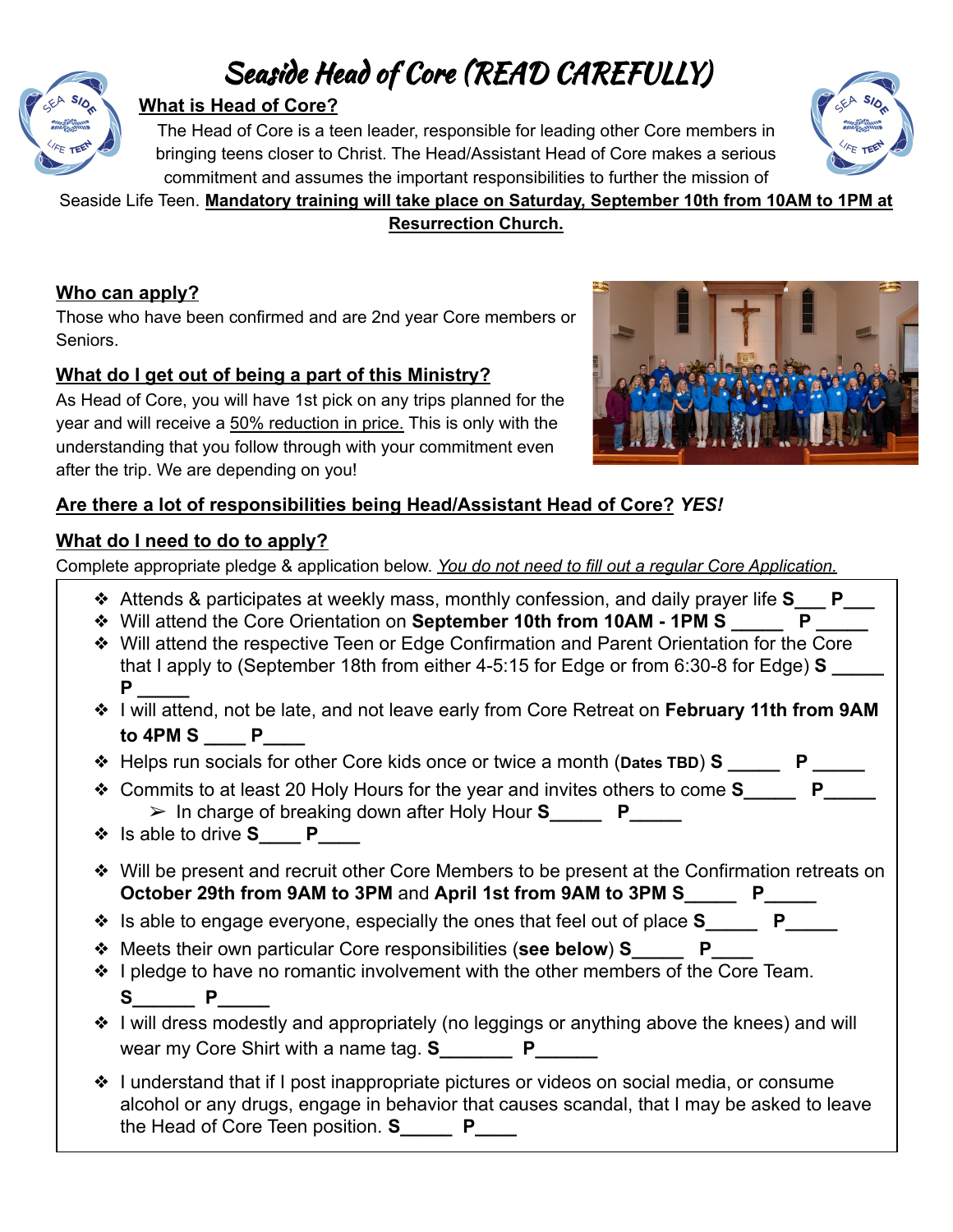- ❖ I promise not to bring or use my phone during any of the time I'm serving, except for emergency/absolute necessity. I understand that my phone may be taken away if not used for these reasons. **S** P
- ❖ I promise to attend monthly meetings with Father Matt to touch base about the Life Teen program on the following dates: **8/18, 9/22, 10/20, 11/17, 12/15, 1/13, 2/10, 3/3, 3/17**. **S\_\_\_\_\_\_ P\_\_\_\_\_\_\_**

## UNIVERSAL HEAD of CORE APPLICATION

**Name and Date of Birth:**

**E-Mail Address (Frequently Checked):**

**Cell Phone:**

**School / Year of Graduation:**

**Home Address:**

**Parental Contact Information (name, cell and email):**

**1. How has your relationship with Jesus grown over the last year? Please give specific examples.**

**2. Describe your daily prayer life.**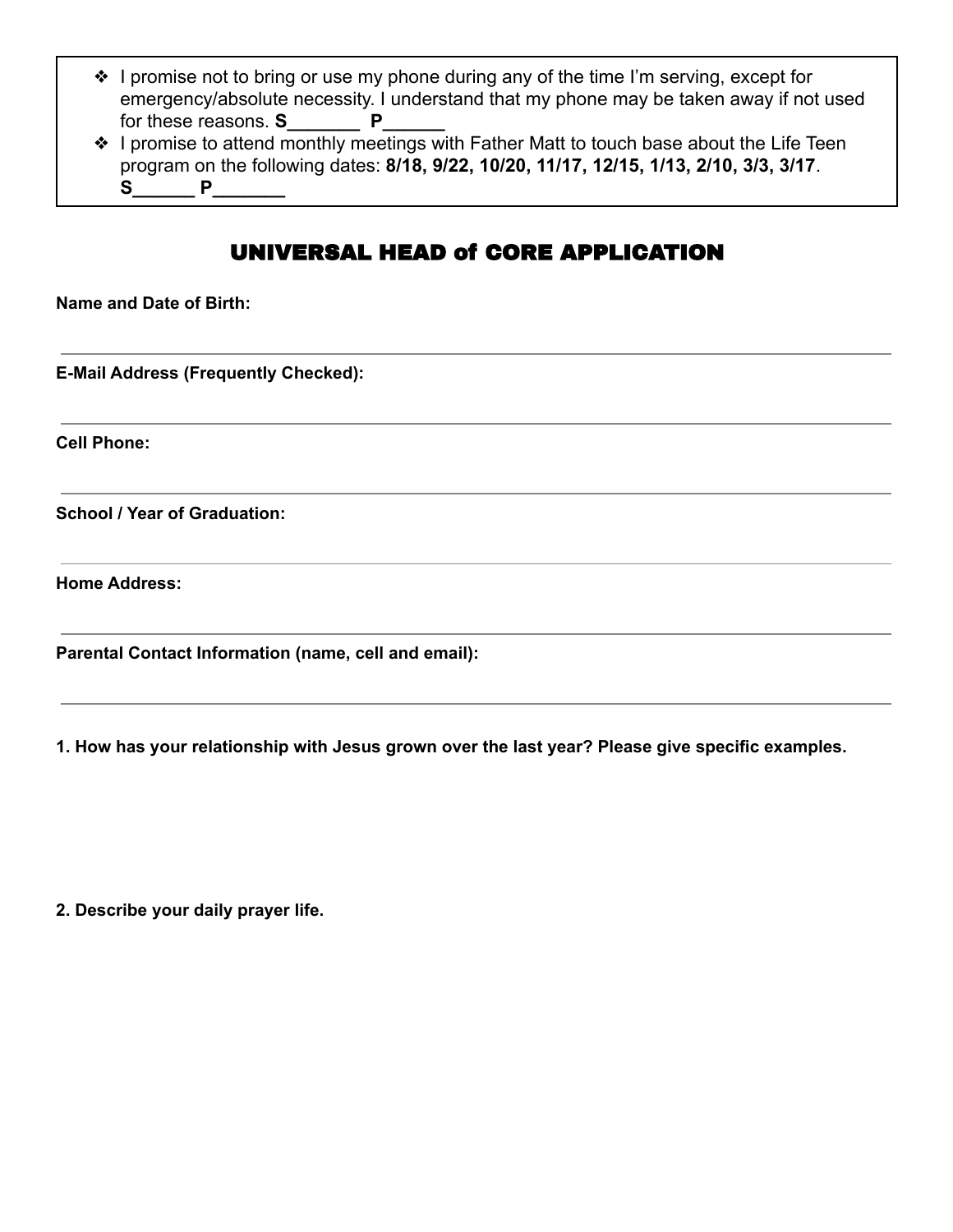**3. Why do you feel called to be Head of Core?**

**4. What leadership skills do you possess?**

**5. Based on the Head of Core pledge you made above, what do you foresee to be your greatest challenge?**

**I understand and give permission to Alyssa, Tahni and other Adult Core Members to contact my child or myself via email, text or group text with regard to Life Teen events. Parent initial \_\_\_\_**

> **Student Signature \_\_\_\_\_\_\_\_\_\_\_\_\_\_\_\_\_\_ Date: \_\_\_\_\_\_\_\_\_\_\_\_\_ Parent Signature \_\_\_\_\_\_\_\_\_\_\_\_\_\_\_\_\_\_\_\_\_\_Date: \_\_\_\_\_\_\_\_\_\_\_\_\_**

#### **Which Head of Core position are you applying for (please check one and fill out the appropriate pledge below)?**

❏ **Teen (Primary time 4:40 - 8:30 PM Sundays)**

❏ **Edge (Primary time 4:40 - 8:30 PM Sundays)**

**DEADLINE FOR APPLICATION: Saturday, August 1st. Bring to Resurrection Rectory or email to Alyssa Gendreau at agendreau@hinghamcatholic.org**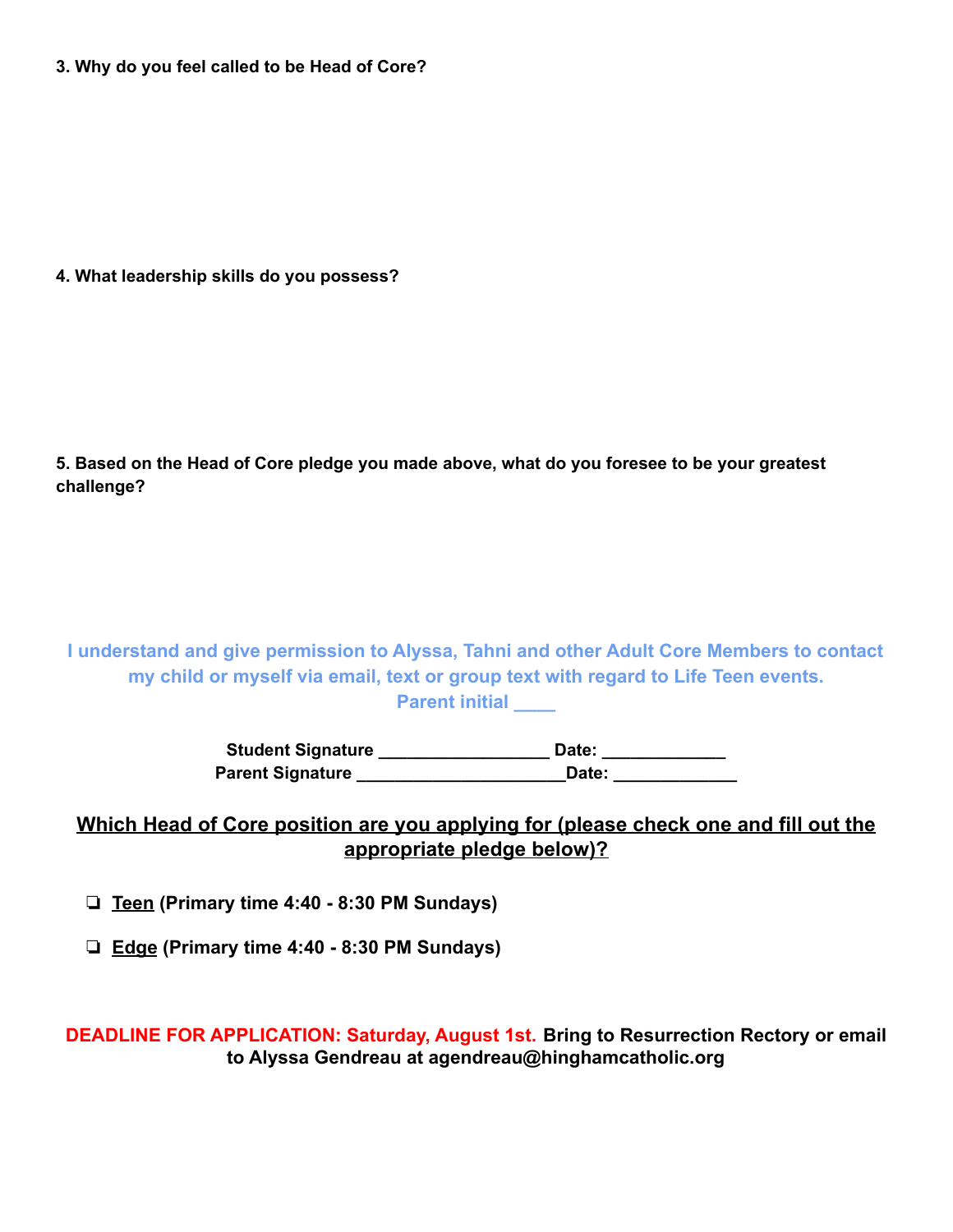# **What are the Specific Teen Head/Assistant Head of Core Responsibilities?** *PLEASE INITIAL, along with one parent, the following statements as proof of commitment*

| ❖ Will attend Core Orientation on Saturday, September 10th from 10AM - 1PM,<br>and Life Teen Kick-Off on September 25th at Resurrection S______ P_____                                                                                                                                 |
|----------------------------------------------------------------------------------------------------------------------------------------------------------------------------------------------------------------------------------------------------------------------------------------|
| * Be the first of Core to arrive and be the last one to leave (Arrives at 4:40 PM<br>and leaves at 8:30 PM; 19 of the 25 Sunday Evenings). The 5 evenings that<br>you are not able to attend must still be prepared by you in advance (schedules<br>$etc.)$ S <sub>______</sub> P_____ |
| ❖ In charge of organizing rest of the Teen Core S_______ P_____                                                                                                                                                                                                                        |
| $\triangleright$ Is able and willing to train and guide readers, altar servers, and<br>eucharistic ministers, as well as ushering and greeting people.                                                                                                                                 |
| $\triangleright$ Tracks attendance of Core sign-in to give to Blake and is in contact with<br>the rest of the Core to see who is not coming on Sunday. S_____<br>$P$ <sub>________</sub>                                                                                               |
| $\triangleright$ Will fill in at Life night where needed. Is able to lead games and give a<br>witness talk $S_{\_}$ $P_{\_}$                                                                                                                                                           |
| Student Signature ________________________<br>Date: _________                                                                                                                                                                                                                          |

| <b>Parent Signature</b><br>Date: |  |
|----------------------------------|--|
|----------------------------------|--|